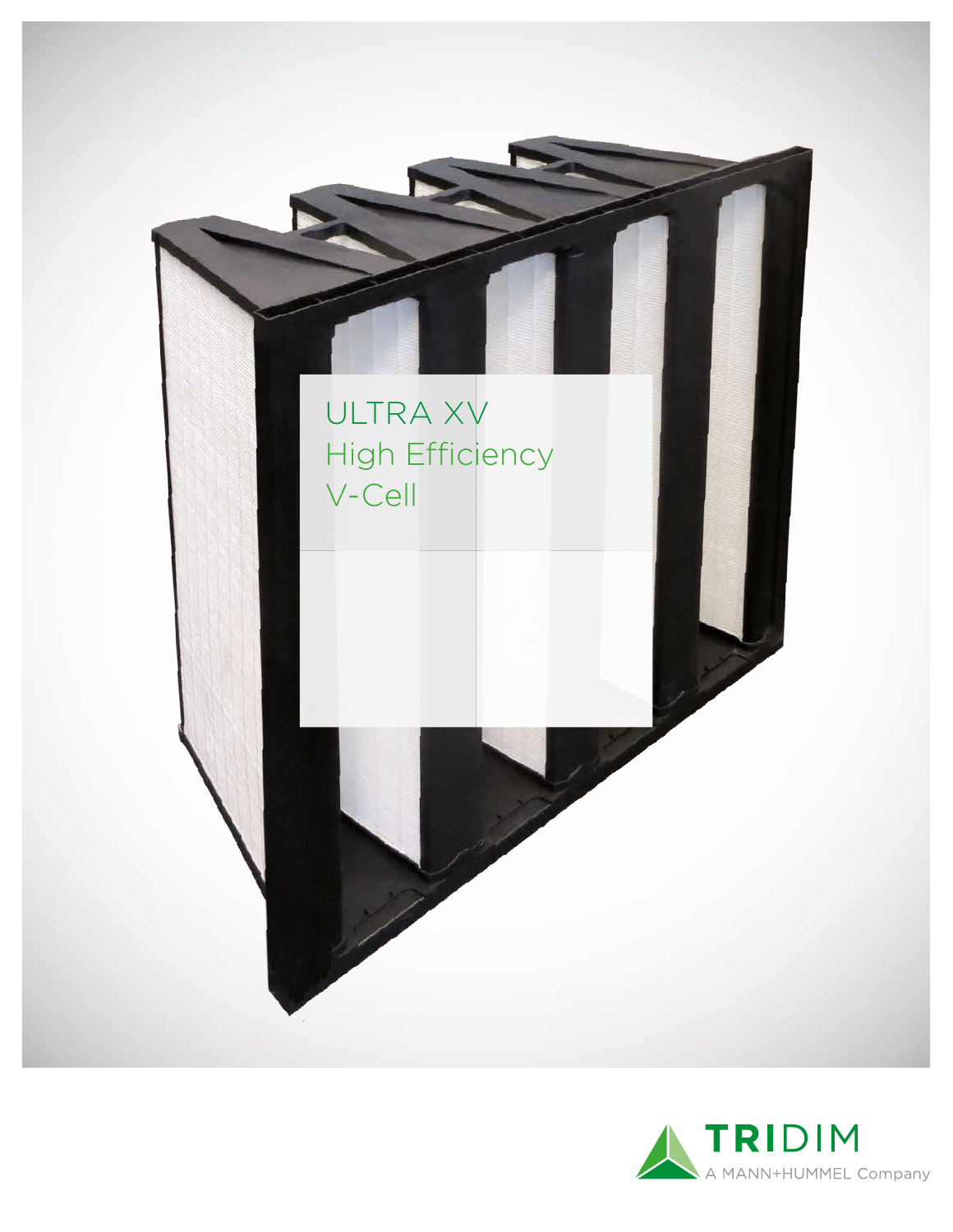# ULTRA XV High Efficiency V-Cell Filter



**ULTRA XV**

Energy Savings



## **ULTRA™ MEDIA**

ULTRA media is a new generation of media that offers unmatched and innovative performance with MERV 16+, MERV 15 and MERV 13 efficiency with ultra low resistance (0.31" WG on a MERV 15) - creating a new industry benchmark for efficiency and energy savings. ULTRA media has proven itself in testing utilizing the ASHRAE 52.2 Appendix J test method.

The ULTRA MERV 16+ media provides near HEPA performance at a fraction of thepressure drop which equals to energy ULTRA™ MEDIA savings. The reduction on pressure drop is greater than 50% which could translate into significant energy savings. Low pressure drop is not all the ULTRA media offers - also ultra-high efficiency with results on the ASHRAE 52.2 showing HEPA-like efficiencies.

### **ENERGY SAVINGS**

The ULTRA XV filter offers many features that will benefit a 'Green Initiative Program' - these include: Energy Savings, LEED® IEQ Credit, Longer Service Life, etc. Lower Resistance leads to INITIAL RESISTANCE energy savings in almost all applications - the chart (above) compares filters of similar efficiencies and shows the dramatic difference the ULTRA XV delivers. That is a reduction of up to 55% in resistance which translates into Energy Savings.

In a recent study actual energy savings of 40% was documented using this new media. All ULTRA XV filters will help to achieve valuable LEED points under the Indoor Environmental Quality for reduction of particles in air distribution.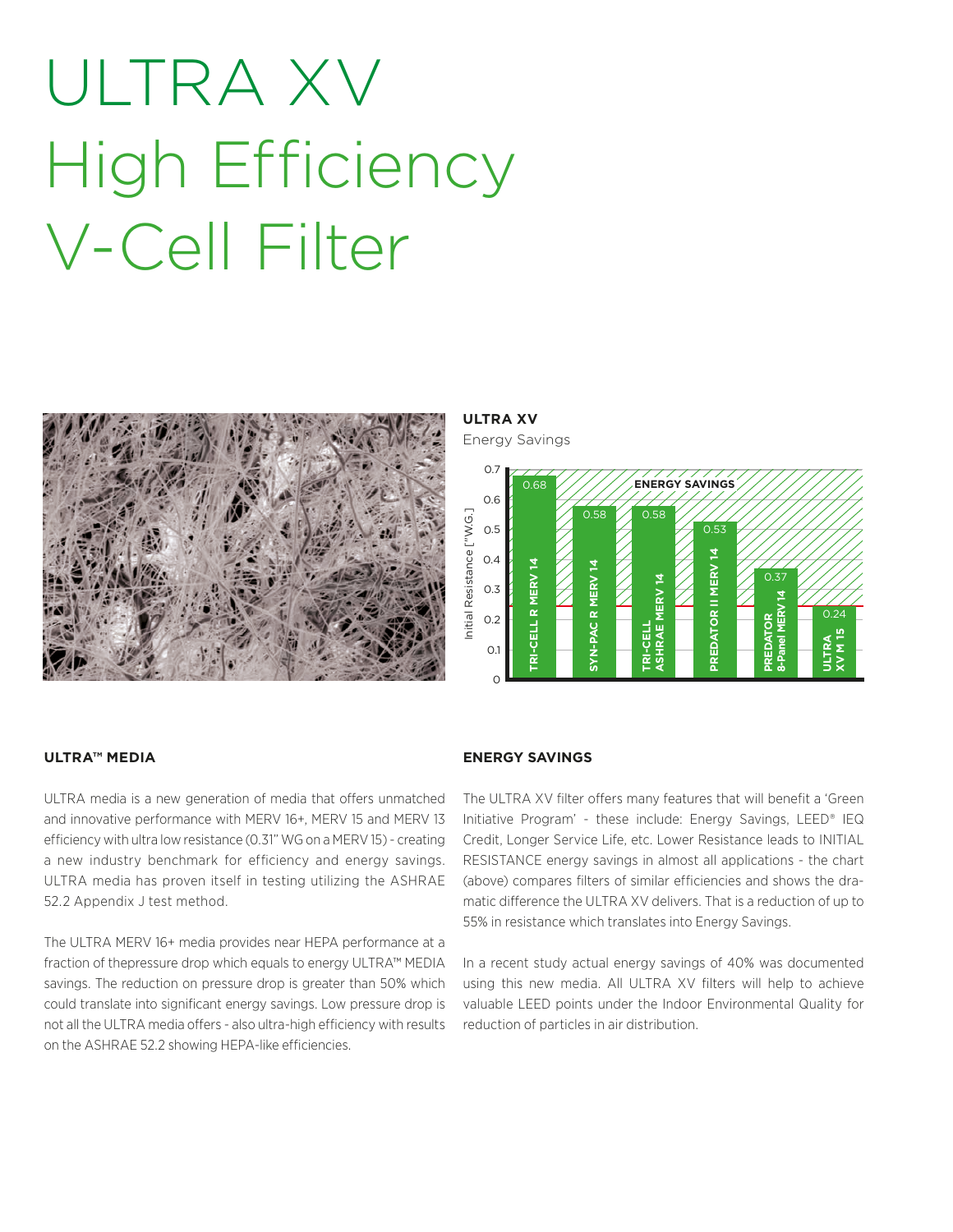## **INITIAL EFFICIENCY**

@ 0.3 micron of various air filtration products





ULTRA XV after test was suspended at 25" WG with NO air bypass.

### **EFFICIENCY**

Tri-Dim's ULTRA media achieves and maintains a MERV 15 efficiency when tested under the new Appendix J of ASHRAE 52.2. The chart lower right shows the initial efficiency on 0.3 micron particles on filters of similar efficiencies (these are the same filters in the Resistance Chart on the previous page). Again there is a dramatic difference. This difference can best be shown by particle penetration. A filter that is 70% efficient on 0.3 micron particles will let 30,000 particles pass through the filter for every 100,000 particles that challenge the filter. The ULTRA XV, that is 86% efficient on 0.3 micron particles, will reduce that amount by over 50% to only 14,000 particles. A little difference in efficiency can have a huge impact on the number of airborne particles.

### **STRENGTH**

The strength and durability of a filter is a key performance characteristic because resistance and test performance have little value if the filter will not hold up under demanding applications.

Tri-Dim has extensively tested the ULTRA media for strength and durability. The ULTRA XV filter was subjected to a Breach or Burst Strength test - the test consists of the filter being challenged by a combination of water and test dust until air bypass can be detected - that is filter failure. Traditional V-Bank filters constructed with fiberglass media experience failure at 10" WG but the ULTRA media test was suspended after 25" WG with no air bypass /filter failure documenting the strength of the ULTRA XV.